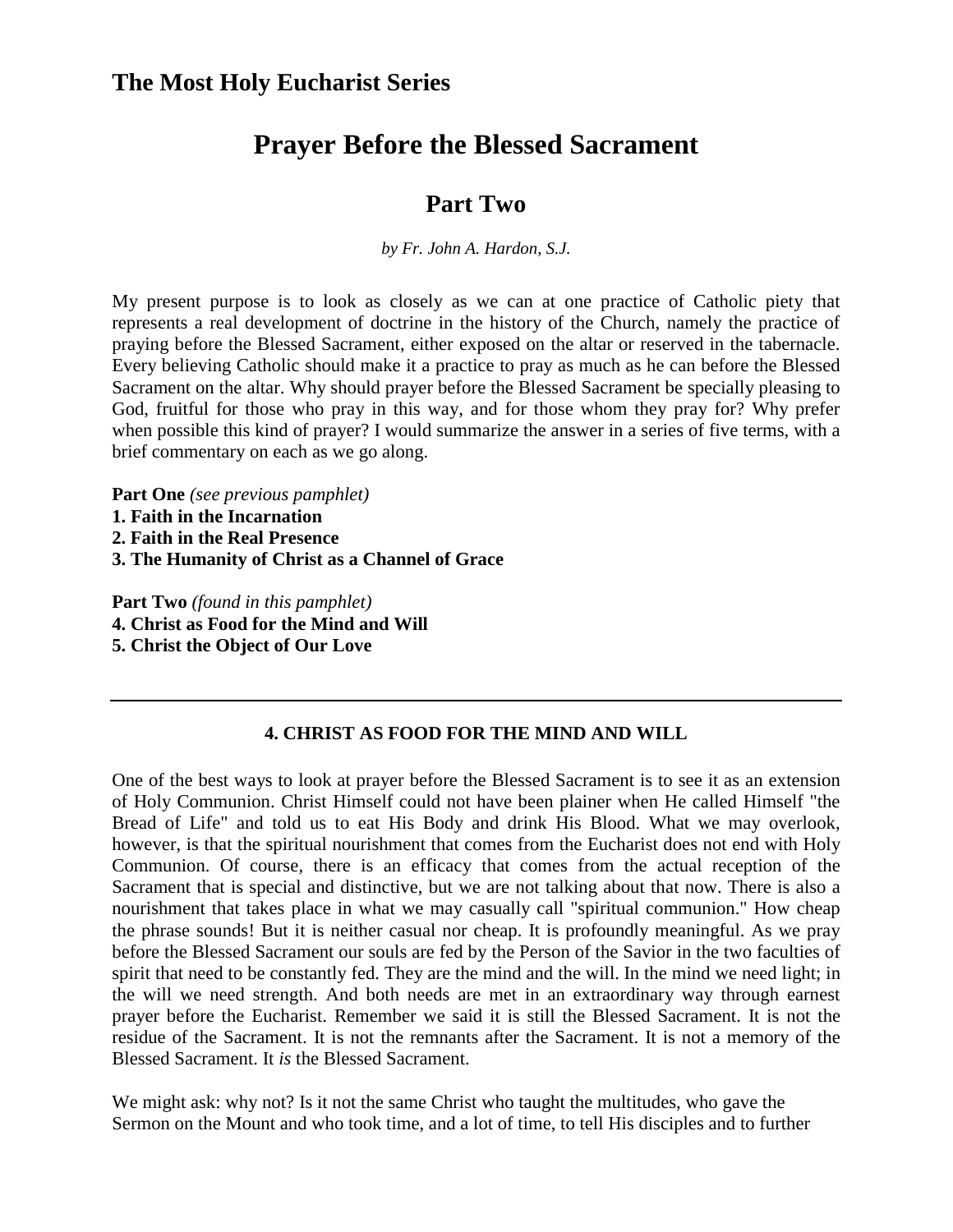share with them the secrets that until then had been hidden from the minds of men? It is Jesus and He is here. We would not expect His lips to be sealed. He has a message to give and we have a lot to learn. Did He not say He was the Truth and the Way - the Truth who knows what we should know and the Way who knows how we should serve almighty God? It is this Truth and Way become Incarnate who is with us and near and available to us. All we need to do is to believe sufficiently, to come to Him in the Blessed Sacrament and ask very simply, "Lord, teach me. I'm dumb." And that is no exaggeration! "Your servant is listening and ready to learn."

In the will we need strength to supply for the notorious weakness that by now we are almost ashamed to call our own. How well it is that other people do not know how really stupid and weak we are. What a precious secret! But again, is it not the same Christ who encouraged the disciples, who braced up the faltering Peter and promised to be with us all days? That promise is to be taken literally. He is here. Jesus is here telling us today, "Peace I bequeath to you. My own peace I give you." Thanks, Lord, I sure need it!

"Do not let your hearts be troubled or afraid." How well you know, Lord, I'm scared. "Have courage; I have overcome the world." No less than then, so now Christ is not merely encouraging us in words, which we appreciate, but strengthening us with grace. His words, being those of God, are grace. And the words and the grace are once more accessible to all who come to Him as He foretold, "Come to me all you who labor and are overburdened and I will give you strength." Jesus, that is me. But we must come to Him, the Emmanuel, in the Eucharist to tell Him what we need. If we do and as often as we do He will do the rest.

#### **5. CHRIST THE OBJECT OF OUR LOVE**

The final and in a way most important reason why prayer before the Blessed Sacrament is so important is that when we pray before the Eucharist we have before us in human form the principal reason for our existence, which is the all-loving God. Already in Deuteronomy in the Old Testament the Jews were told, "Listen, Israel, Yahweh, our God, is the one, Yahweh. You shall love your God with all your heart, with all your soul, with all your strength." But, what a difference between the Old and the New Testaments: what God did in the meantime, and that is what made the New Testament new - He became Man. He became Incarnate, which means God became Man and as man He gave us the Eucharist which is the Real Presence. Why? We have seen other reasons; this is the main one: mainly to show us how much He loves us by being with us in order that we might be with Him. There was never a more important prepositional phrase in human language: to be with Him, to tell Him how much we love Him in return.

St. Margaret Mary was chosen by Providence, as Christ told her, principally to restore to a loveless world the practice of the love of God. What was the principal means that she was to tell the faithful to use to restore this neglected love? It was devotion to the Blessed Sacrament where, as the Savior complained, in the greatest manifestation of His love He is most neglected and forgotten, and worst of all by souls who are consecrated to Him by the sacred bonds of the priesthood and religious life. I cannot think of anything that the Catholic Church, especially in our day, needs more than thousands of souls in every walk of life who pray daily before the Blessed Sacrament, telling God who is there in the flesh in the Eucharist how much they love Him and asking Him for the most important favor we can ask of God: to love Him still more.

I would like to close with a prayer composed by St. Margaret Mary's confessor and counselor, Blessed Claude Colombiere, in which he expressed the kind of sentiments of love that we should